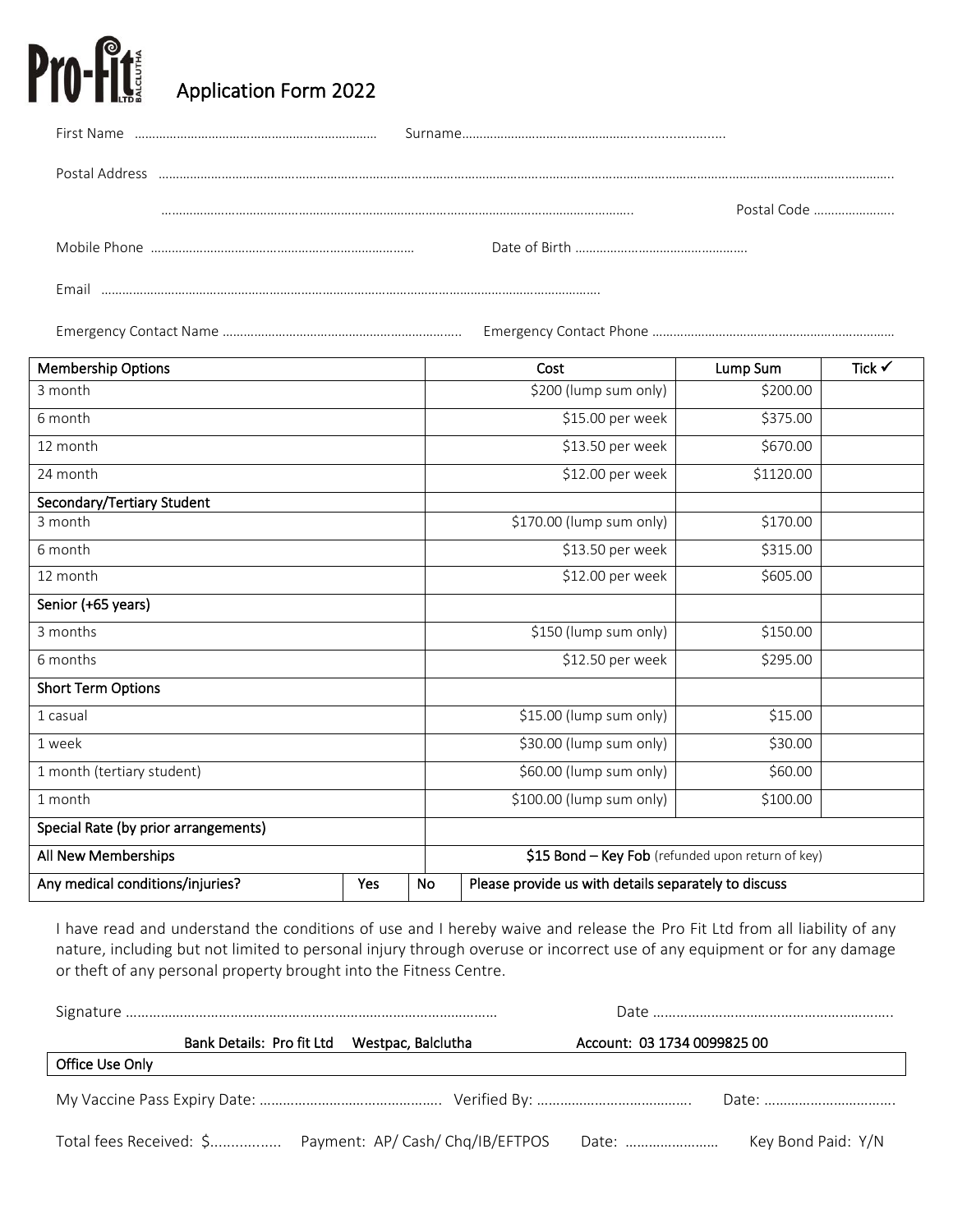| Membership Start Date: | Membership Expiry Date: | . iviember f |
|------------------------|-------------------------|--------------|
|                        |                         |              |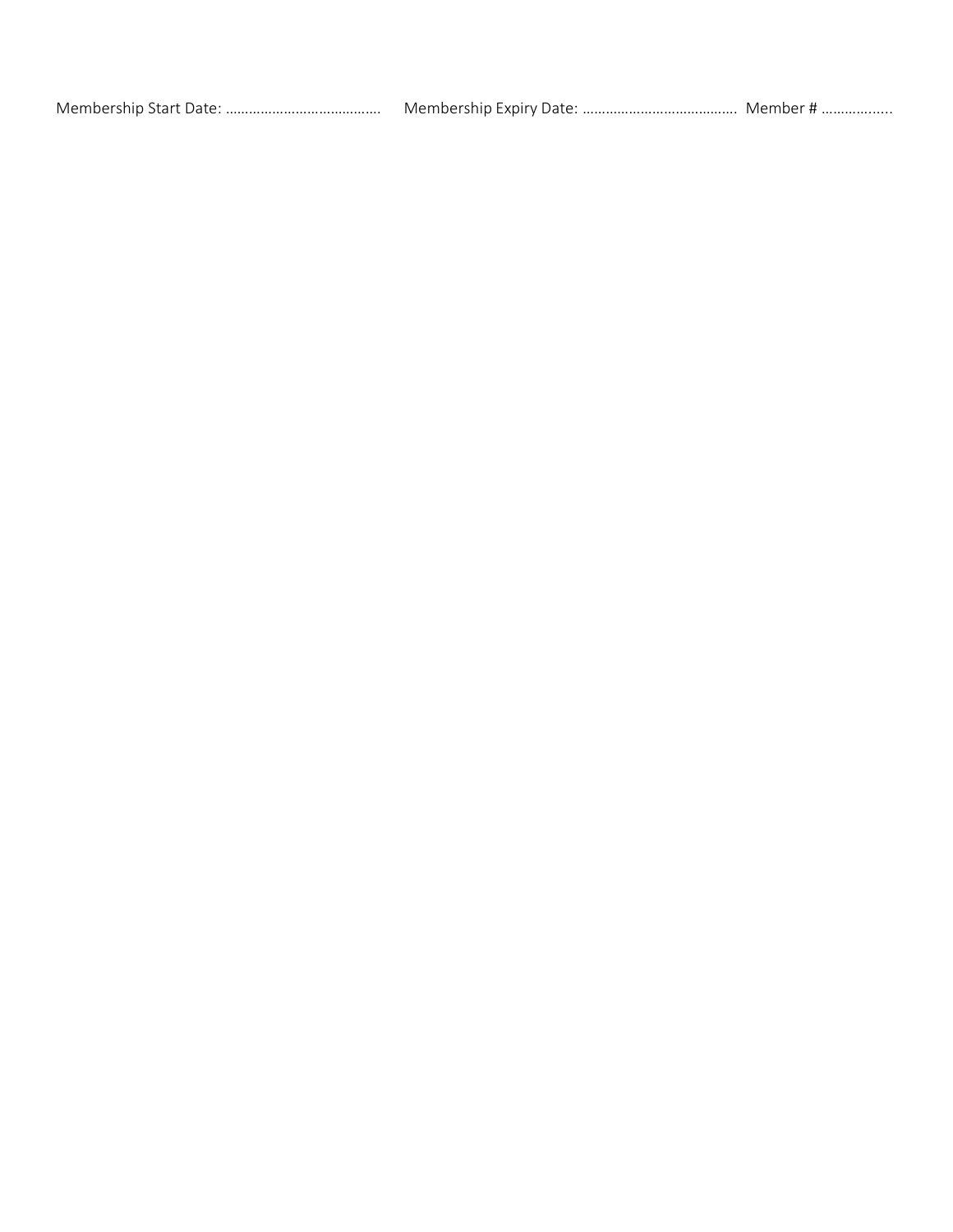

## Acknowledgement of Risks, Injury and Obligations

I acknowledge that the activity I am to undertake is a dangerous activity and that by participating in it I am exposed to certain risks. I acknowledge and understand that whilst participating in such activity:

- I may be injured, physically or mentally, or may die
- My personal property may be lost or damaged
- Other persons participating in such activity may cause me injury or may damage my property
- I may cause injury to other persons or damage their property
- There may be no or inadequate facilities for treatment or transport of me if I am injured
- I assume the risk of and responsibility for any injury, death or property damage resulting from my participation in the activity

### Release and Indemnity

I participate in the activity at my sole risk and responsibility. I release, indemnify and hold harmless Pro Fit Ltd, its servants and agents, from and against all and any actions or claims which may be made by me or on my behalf or by other parties for or in respect of or arising out of an injury, loss, damage or death caused to me or my property whether by negligence, breach of contract or in any way whatsoever.

I also agree that in the event I am injured, or my personal property is damaged, I will bring no claim, legal or otherwise, against Pro Fit Ltd in respect of that injury or damage:

I have read and understood this document:

Signed: .................................................................... Date: ................................

# Conditions of Membership

- 1. Appropriate covered footwear and a shirt must be worn and towels must be used at all times
- 2. Memberships are not refundable or transferable
- 3. All weights and equipment must be put back after use
- 4. Key fobs are issued for Members only. Members are responsible for their key fob. Shared access with a non-member will result in forfeiture of membership, effective immediately
- 5. Members must respect other users and behave in an appropriate manner at all times
- 6. Pro Fit reserve the right to rescind the rights of members not complying with the terms and conditions of the membership.
- 7. No one under the age of 15 years (15) will be permitted to enter the Fitness Centre
- 8. Failure to keep membership fees up to date will result in the key being stopped.

### 9. If you wish to resign your membership of the Fitness Centre, a cancellation fee of \$50 applies, or 25% of existing contract, whichever is lesser. Please remember to hand in your key fob.

## Access

- 1. All members MUST have their My Vaccine Pass verified by a Pro-Fit Staff Member before entering the facility (only needs to be done once until their My Vaccine Pass expires)
- 2. All members must bring their key fob on each visit to the Centre
- 3. All members must register their attendance by swiping their key fob to be able to enter the Centre (5 am to 9pm each day)
- 4. Members can obtain a replacement key fob if it is lost or stolen. Replacement key fobs will cost \$20.00.